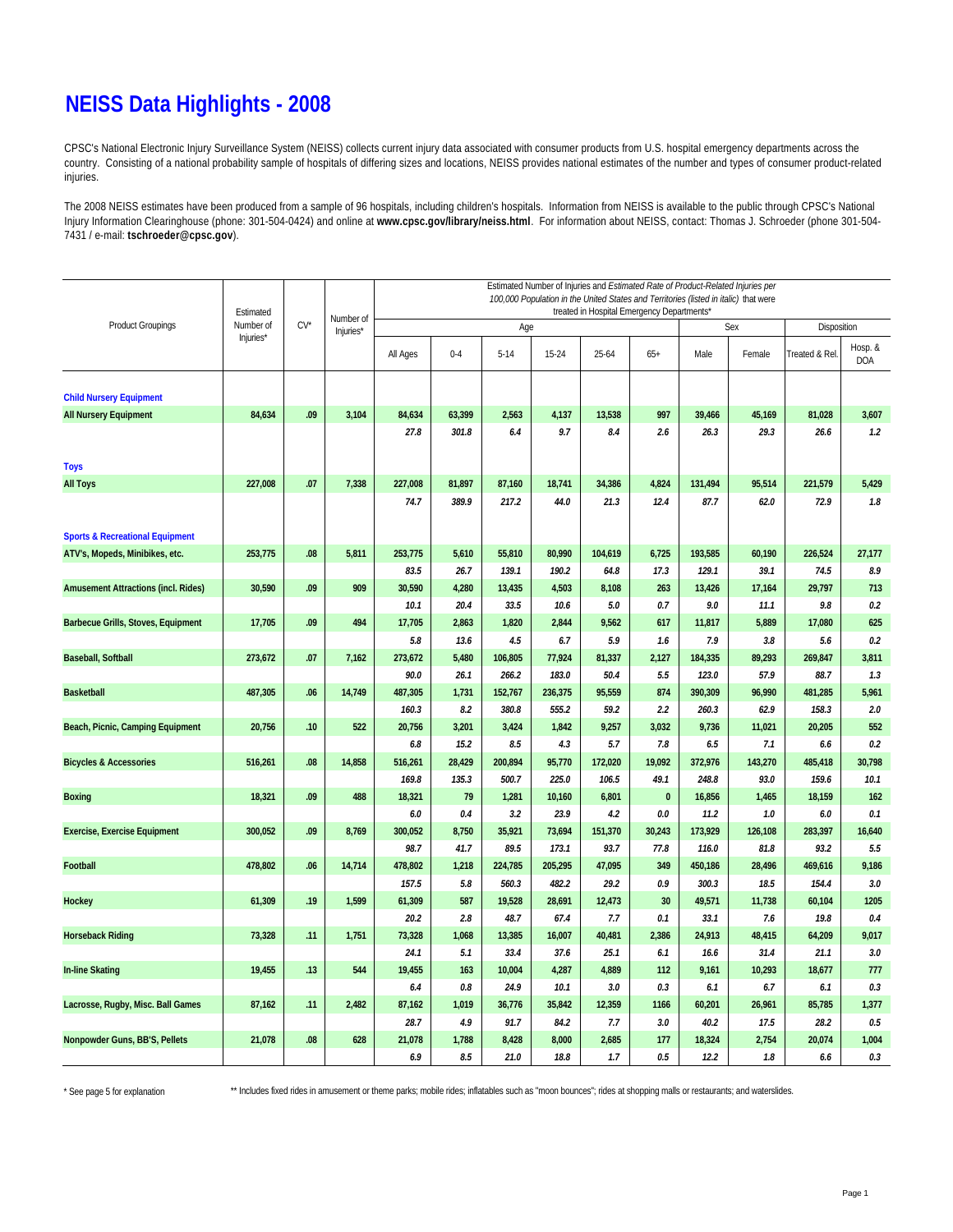|                                                | Estimated<br>Number of<br>Injuries* |        | Number of<br>Injuries* | Estimated Number of Injuries and Estimated Rate of Product-Related Injuries per<br>100,000 Population in the United States and Territories (listed in italic) that were<br>treated in Hospital Emergency Departments* |                 |              |                |               |                    |               |                |                |                |  |  |
|------------------------------------------------|-------------------------------------|--------|------------------------|-----------------------------------------------------------------------------------------------------------------------------------------------------------------------------------------------------------------------|-----------------|--------------|----------------|---------------|--------------------|---------------|----------------|----------------|----------------|--|--|
| <b>Product Groupings</b>                       |                                     | $CV^*$ |                        |                                                                                                                                                                                                                       |                 | Age          |                |               | Sex                | Disposition   |                |                |                |  |  |
|                                                |                                     |        |                        | All Ages                                                                                                                                                                                                              | $0 - 4$         | $5-14$       | $15 - 24$      | 25-64         | $65+$              | Male          | Female         | Treated & Rel. | Hosp. &<br>DOA |  |  |
|                                                |                                     |        |                        |                                                                                                                                                                                                                       |                 |              |                |               |                    |               |                |                |                |  |  |
| <b>Playground Equipment</b>                    | 225,935                             | .07    | 7,946                  | 225,935                                                                                                                                                                                                               | 60,559          | 149,436      | 6,541          | 8,222         | 1178               | 119,371       | 106,415        | 214,750        | 11,185         |  |  |
|                                                |                                     |        |                        | 74.3                                                                                                                                                                                                                  | 288.3           | 372.5        | 15.4           | 5.1           | 3.0                | 79.6          | 69.0           | 70.6           | 3.7            |  |  |
| <b>Racquet Sports</b>                          | 32,575                              | .16    | 849                    | 32,575                                                                                                                                                                                                                | 216             | 4,245        | 6,802          | 16,105        | 5,208              | 20,844        | 11,731         | 31,244         | 1331           |  |  |
|                                                |                                     |        |                        | 10.7                                                                                                                                                                                                                  | 1.0             | 10.6         | 16.0           | 10.0          | 13.4               | 13.9          | 7.6            | 10.3           | 0.4            |  |  |
| <b>Skateboards</b>                             | 149,577                             | .11    | 3,988                  | 149,577                                                                                                                                                                                                               | 1,550           | 73,464       | 57,279         | 16,903        | 381                | 129,814       | 19,764         | 144,120        | 5,442          |  |  |
|                                                |                                     |        |                        | 49.2                                                                                                                                                                                                                  | 7.4             | 183.1        | 134.5          | 10.5          | 1.0                | 86.6          | 12.8           | 47.4           | $1.8\,$        |  |  |
| Skating (excl. In-line)                        | 68,414                              | .09    | 2,164                  | 68,414                                                                                                                                                                                                                | 553             | 37,435       | 10,625         | 19,264        | 536                | 25,929        | 42,484         | 66,477         | 1,937          |  |  |
|                                                |                                     |        |                        | 22.5                                                                                                                                                                                                                  | 2.6             | 93.3         | 25.0           | 11.9          | 1.4                | 17.3          | 27.6           | 21.9           | 0.6            |  |  |
| <b>Snowmobiles</b>                             | 12,460                              | .27    | 208                    | 12,460                                                                                                                                                                                                                | 75              | 870          | 3,227          | 7,899         | 388                | 9,919         | 2,541          | 11,111         | 1,349          |  |  |
|                                                |                                     |        |                        | 4.1                                                                                                                                                                                                                   | 0.4             | 2.2          | 7.6            | 4.9           | 1.0                | 6.6           | 1.6            | 3.7            | 0.4            |  |  |
| Snowskiing, Snowboarding                       | 107,199                             | .32    | 2,323                  | 107,199                                                                                                                                                                                                               | 234             | 27,250       | 39,536         | 37,962        | 2,196              | 71,342        | 35,851         | 101,587        | 5,612          |  |  |
|                                                |                                     |        |                        | 35.3                                                                                                                                                                                                                  | 1.1             | 67.9         | 92.9           | 23.5          | 5.6                | 47.6          | 23.3           | 33.4           | 1.8            |  |  |
| <b>Soccer</b>                                  | 199,475                             | .12    | 6,187                  | 199,475                                                                                                                                                                                                               | 1,439           | 82,426       | 77,037         | 38,070        | 504                | 119,832       | 79,587         | 195,403        | 4,073          |  |  |
|                                                |                                     |        |                        | 65.6                                                                                                                                                                                                                  | 6.8             | 205.4        | 181.0          | 23.6          | 1.3                | 79.9          | 51.6           | 64.3           | 1.3            |  |  |
| Swimming, Pools, Equipment                     | 160,667                             | .17    | 4,317                  | 160,667                                                                                                                                                                                                               | 14,120          | 65,494       | 29,985         | 44,258        | 6,795              | 90,336        | 70,330         | 152,470        | 8,197          |  |  |
|                                                |                                     |        |                        | 52.8                                                                                                                                                                                                                  | 67.2            | 163.2        | 70.4           | 27.4          | 17.5               | 60.3          | 45.6           | 50.1           | 2.7            |  |  |
| Toboggans, Sleds, Snow Discs, etc.             | 27,029                              | .16    | 642                    | 27,029                                                                                                                                                                                                                | 1,597           | 13,265       | 5,786          | 6,350         | 30                 | 15,462        | 11,567         | 26,120         | 909            |  |  |
|                                                |                                     |        |                        | 8.9                                                                                                                                                                                                                   | 7.6             | 33.1         | 13.6           | 3.9           | 0.1                | 10.3          | 7.5            | 8.6            | 0.3            |  |  |
| <b>Track &amp; Field Activities, Equipment</b> | 19,019                              | .11    | 665                    | 19,019                                                                                                                                                                                                                | 21              | 7,522        | 9,860          | 1,526         | 90                 | 9,114         | 9,906          | 18,386         | 633            |  |  |
|                                                |                                     |        |                        | 6.3                                                                                                                                                                                                                   | 0.1             | 18.7         | 23.2           | 0.9           | 0.2                | 6.1           | 6.4            | 6.0            | 0.2            |  |  |
| <b>Trampolines</b>                             | 104,752                             | .08    | 3,130                  | 104,752                                                                                                                                                                                                               | 16,512          | 68,858       | 11,730         | 7,537         | 116                | 56,925        | 47,827         | 101,909        | 2,843          |  |  |
|                                                |                                     |        |                        | 34.5                                                                                                                                                                                                                  | 78.6            | 171.6        | 27.6           | 4.7           | 0.3                | 38.0          | 31.0           | 33.5           | 0.9            |  |  |
| Volleyball                                     | 56,230                              | .09    | 1,519                  | 56,230                                                                                                                                                                                                                | 240             | 15,967       | 24,691         | 14,806        | 526                | 20,173        | 36,057         | 55,651         | 579            |  |  |
|                                                |                                     |        |                        | 18.5                                                                                                                                                                                                                  | 1.1             | 39.8         | 58.0           | 9.2           | 1.4                | 13.5          | 23.4           | 18.3           | 0.2            |  |  |
| Water Skiing, Tubing, Surfing                  | 33,114                              | .32    | 643                    | 33,114                                                                                                                                                                                                                | 95              | 5,252        | 12,327         | 14,970        | 470                | 25,046        | 8,068          | 32,169         | 944            |  |  |
|                                                |                                     |        |                        | 10.9                                                                                                                                                                                                                  | 0.5             | 13.1         | 29.0           | 9.3           | 1.2                | 16.7          | 5.2            | 10.6           | 0.3            |  |  |
| <b>Home Comm'n &amp; Entertainment</b>         |                                     |        |                        |                                                                                                                                                                                                                       |                 |              |                |               |                    |               |                |                |                |  |  |
| <b>Sound Recording Equipment</b>               | 35,260                              | .08    | 969                    | 35,260                                                                                                                                                                                                                | 5,456           | 3,258        | 6,191          | 14,659        | 5,682              | 16,558        | 18,702         | 32,545         | 2,671          |  |  |
|                                                |                                     |        |                        | 11.6                                                                                                                                                                                                                  | 26.0            | 8.1          | 14.5           | 9.1           | 14.6               | 11.0          | 12.1           | 10.7           | 0.9            |  |  |
| <b>Television Sets &amp; Stands</b>            | 69,533                              | .06    | 2,052                  | 69,533                                                                                                                                                                                                                | 16,991          | 9,028        | 7,304          | 29,481        | 6,729              | 37,292        | 32,227         | 65,362         | 4,171          |  |  |
|                                                |                                     |        |                        | 22.9                                                                                                                                                                                                                  | 80.9            | 22.5         | 17.2           | 18.3          | 17.3               | 24.9          | 20.9           | 21.5           | 1.4            |  |  |
| <b>Personal Use Items</b>                      |                                     |        |                        |                                                                                                                                                                                                                       |                 |              |                |               |                    |               |                |                |                |  |  |
| Cigarettes, Lighters, Fuel                     | 14,739                              | .10    | 466                    | 14,739                                                                                                                                                                                                                | 3,591           | 1,058        | 2,894          | 6,335         | 861                | 9,161         | 5,578          | 12,652         | 2,087          |  |  |
|                                                |                                     |        |                        | 4.8                                                                                                                                                                                                                   | 17.1            | 2.6          | 6.8            | 3.9           | 2.2                | 6.1           | 3.6            | 4.2            | $0.7\,$        |  |  |
| Clothing                                       | 252,815                             | .08    | 7,018                  | 252,815                                                                                                                                                                                                               | 16,769          | 36,634       | 38,512<br>90.5 | 111,056       | 49,844             | 98,342        | 154,467        | 234,943        | 17,857         |  |  |
|                                                |                                     |        |                        | 83.1                                                                                                                                                                                                                  | 79.8            | 91.3         |                | 68.8          | 128.2<br>$\pmb{0}$ | 65.6          | 100.2          | 77.3           | 5.9            |  |  |
| Drug Poisonings to Children under 5            | 64,983                              | .09    | 2,200                  | 64,983                                                                                                                                                                                                                | 64,983<br>309.4 | $\pmb{0}$    | $\pmb{0}$      | $\pmb{0}$     |                    | 34,237        | 30,746         | 53,199         | 11,785         |  |  |
| <b>Grooming Devices</b>                        | 30,822                              | .08    | 1,027                  | 21.4<br>30,822                                                                                                                                                                                                        |                 | 0.0          | 0.0<br>3,558   | 0.0<br>10,480 | 0.0<br>2,633       | 22.8          | 19.9<br>19,848 | 17.5<br>29,917 | 3.9<br>905     |  |  |
|                                                |                                     |        |                        | 10.1                                                                                                                                                                                                                  | 10,241<br>48.8  | 3,910<br>9.7 | 8.4            | 6.5           | 6.8                | 10,974<br>7.3 | 12.9           | 9.8            | 0.3            |  |  |
| <b>Protection Devices</b>                      | 13,547                              | .12    | 329                    | 13,547                                                                                                                                                                                                                | 481             | 1,796        | 2,801          | 7,660         | 794                | 9,248         | 4,298          | 13,411         | 136            |  |  |
|                                                |                                     |        |                        | 4.5                                                                                                                                                                                                                   | 2.3             | 4.5          | 6.6            | 4.7           | 2.0                | 6.2           | 2.8            | 4.4            | 0.0            |  |  |
| Razors, Shavers, Razor Blades                  | 40,965                              | .08    | 1,030                  | 40,965                                                                                                                                                                                                                | 2,388           | 2,868        | 9,090          | 22,264        | 4,354              | 25,544        | 15,421         | 40,228         | 677            |  |  |
|                                                |                                     |        |                        | 13.5                                                                                                                                                                                                                  | 11.4            | 7.1          | 21.4           | 13.8          | 11.2               | 17.0          | $10.0$         | 13.2           | $0.2\,$        |  |  |
|                                                |                                     |        |                        |                                                                                                                                                                                                                       |                 |              |                |               |                    |               |                |                |                |  |  |

\* See page 5 for explanation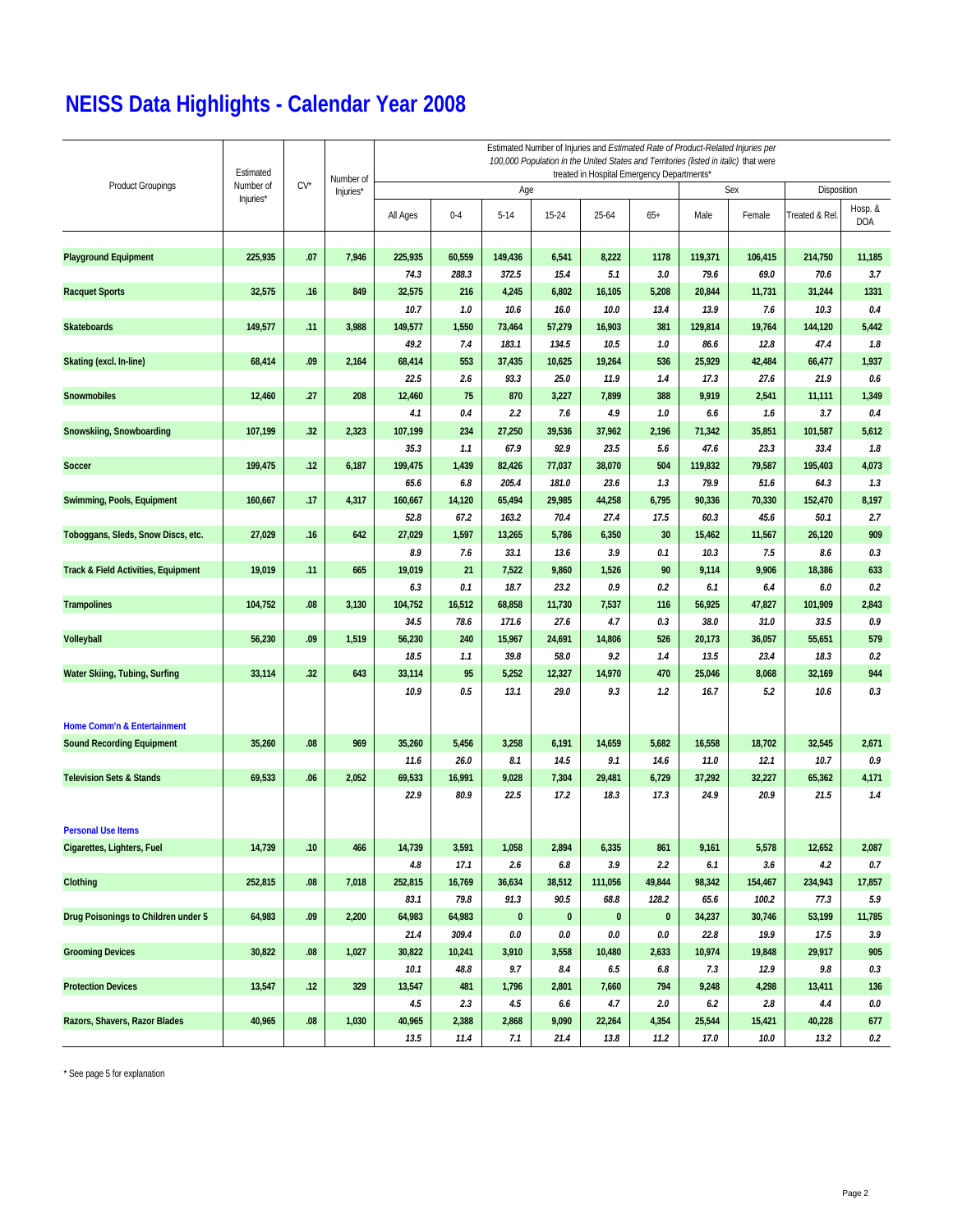|                                                                 | Estimated<br>Number of<br>Injuries* |        | Number of | Estimated Number of Injuries and Estimated Rate of Product-Related Injuries per<br>100,000 Population in the United States and Territories (listed in italic) that were<br>treated in Hospital Emergency Departments* |                  |                |                |                 |                |                 |                 |                 |                       |  |  |
|-----------------------------------------------------------------|-------------------------------------|--------|-----------|-----------------------------------------------------------------------------------------------------------------------------------------------------------------------------------------------------------------------|------------------|----------------|----------------|-----------------|----------------|-----------------|-----------------|-----------------|-----------------------|--|--|
| <b>Product Groupings</b>                                        |                                     | $CV^*$ | Injuries* |                                                                                                                                                                                                                       |                  | Age            |                |                 |                | Sex             | Disposition     |                 |                       |  |  |
|                                                                 |                                     |        |           | All Ages                                                                                                                                                                                                              | $0 - 4$          | $5 - 14$       | 15-24          | 25-64           | $65+$          | Male            | Female          | Treated & Rel.  | Hosp. &<br><b>DOA</b> |  |  |
| <b>Household Containers</b>                                     |                                     |        |           |                                                                                                                                                                                                                       |                  |                |                |                 |                |                 |                 |                 |                       |  |  |
| <b>Cans, Other Containers</b>                                   | 266,713                             | .06    | 7,346     | 266,713<br>87.7                                                                                                                                                                                                       | 29,182<br>138.9  | 22,209<br>55.4 | 39,269<br>92.2 | 148,799<br>92.1 | 27,181<br>69.9 | 126,546<br>84.4 | 140,144<br>90.9 | 256,416<br>84.3 | 10,281<br>3.4         |  |  |
| <b>Glass Bottles, Jars</b>                                      | 43,458                              | .10    | 1,150     | 43,458                                                                                                                                                                                                                | 2,915            | 6,181          | 13,141         | 19,126          | 2,095          | 25,036          | 18,422          | 42,672          | 785                   |  |  |
|                                                                 |                                     |        |           | 14.3                                                                                                                                                                                                                  | 13.9             | 15.4           | 30.9           | 11.8            | 5.4            | 16.7            | 12.0            | 14.0            | 0.3                   |  |  |
| <b>Yard &amp; Garden Equipment</b>                              |                                     |        |           |                                                                                                                                                                                                                       |                  |                |                |                 |                |                 |                 |                 |                       |  |  |
| <b>Chain Saws</b>                                               | 29,753                              | .08    | 611       | 29,753                                                                                                                                                                                                                | $\overline{7}$   | 423            | 3,953          | 22,438          | 2,933          | 28,625          | 1,128           | 28,632          | 1,120                 |  |  |
|                                                                 |                                     |        |           | 9.8                                                                                                                                                                                                                   | 0.0              | 1.1            | 9.3            | 13.9            | 7.5            | 19.1            | 0.7             | 9.4             | 0.4                   |  |  |
| <b>Hand Garden Tools</b>                                        | 51,809                              | .11    | 1,159     | 51,809                                                                                                                                                                                                                | 1,192            | 4,707          | 4,314          | 32,455          | 9,140          | 33,749          | 18,060          | 49,533          | 2,275                 |  |  |
|                                                                 |                                     |        |           | 17.0                                                                                                                                                                                                                  | 5.7              | 11.7           | 10.1           | 20.1            | 23.5           | 22.5            | 11.7            | 16.3            | 0.7                   |  |  |
| Hatchets, Axes                                                  | 12,495                              | .13    | 243       | 12,495                                                                                                                                                                                                                | 112              | 1362           | 2,480          | 7,932           | 595            | 10,682          | 1,814           | 12,285          | 210                   |  |  |
|                                                                 |                                     |        |           | 4.1                                                                                                                                                                                                                   | 0.5              | 3.4            | 5.8            | 4.9             | 1.5            | 7.1             | 1.2             | 4.0             | 0.1                   |  |  |
| Lawn & Garden Equipment                                         | 77,684                              | .08    | 1,927     | 77,684                                                                                                                                                                                                                | 3,911            | 7,654          | 4,881          | 40,593          | 20,646         | 45,246          | 32,423          | 73,130          | 4,555                 |  |  |
| <b>Lawn Mowers</b>                                              |                                     | .09    | 1,799     | 25.5<br>80,188                                                                                                                                                                                                        | 18.6             | 19.1           | 11.5<br>7,402  | 25.1<br>54,253  | 53.1<br>13,521 | 30.2<br>62,379  | 21.0<br>17,809  | 24.1<br>74,715  | 1.5<br>5,473          |  |  |
|                                                                 | 80,188                              |        |           | 26.4                                                                                                                                                                                                                  | 1,535<br>7.3     | 3,477<br>8.7   | 17.4           | 33.6            | 34.8           | 41.6            | 11.6            | 24.6            | 1.8                   |  |  |
| <b>Other Power Lawn Equipment</b>                               | 19,129                              | .14    | 411       | 19,129                                                                                                                                                                                                                | 207              | 1505           | 2,057          | 11,555          | 3,804          | 16,078          | 3,051           | 17,592          | 1,536                 |  |  |
|                                                                 |                                     |        |           | 6.3                                                                                                                                                                                                                   | 1.0              | 3.8            | 4.8            | 7.2             | 9.8            | 10.7            | 2.0             | 5.8             | $0.5\,$               |  |  |
| <b>Trimmers, Small Power Garden Tools</b>                       | 19,023                              | .14    | 389       | 19,023                                                                                                                                                                                                                | $\boldsymbol{7}$ | 771            | 1,926          | 13,999          | 2,321          | 13,685          | 5,339           | 18,476          | 547                   |  |  |
|                                                                 |                                     |        |           | 6.3                                                                                                                                                                                                                   | 0.0              | 1.9            | 4.5            | 8.7             | 6.0            | 9.1             | 3.5             | 6.1             | 0.2                   |  |  |
| <b>Home Workshop Equipment</b>                                  |                                     |        |           |                                                                                                                                                                                                                       |                  |                |                |                 |                |                 |                 |                 |                       |  |  |
| <b>Batteries</b>                                                | 11,653                              | .09    | 372       | 11,653                                                                                                                                                                                                                | 4,354            | 1,729          | 1,140          | 3,787           | 644            | 8,149           | 3,504           | 10,762<br>3.5   | 891                   |  |  |
| Hoists, Lifts, Jacks, etc.                                      | 11,490                              | .11    | 256       | 3.8<br>11,490                                                                                                                                                                                                         | 20.7<br>151      | 4.3<br>373     | 2.7<br>1,822   | 2.3<br>8,086    | 1.7<br>1,059   | 5.4<br>9,808    | 2.3<br>1,550    | 11,183          | 0.3<br>307            |  |  |
|                                                                 |                                     |        |           | 3.8                                                                                                                                                                                                                   | 0.7              | 0.9            | 4.3            | 5.0             | 2.7            | 6.5             | 1.0             | 3.7             | 0.1                   |  |  |
| Power Home Tools (excl. Saws)                                   | 22,336                              | .08    | 447       | 22,336                                                                                                                                                                                                                | 129              | 808            | 2,888          | 15,647          | 2,848          | 19,155          | 3,166           | 21,895          | 441                   |  |  |
|                                                                 |                                     |        |           | 7.3                                                                                                                                                                                                                   | 0.6              | 2.0            | 6.8            | 9.7             | 7.3            | 12.8            | 2.1             | 7.2             | 0.1                   |  |  |
| <b>Power Home Workshop Saws</b>                                 | 87,496                              | .07    | 1,908     | 87,496                                                                                                                                                                                                                | 110              | 1,622          | 7,724          | 58,927          | 19,113         | 83,183          | 4,313           | 82,133          | 5,362                 |  |  |
|                                                                 |                                     |        |           | 28.8                                                                                                                                                                                                                  | 0.5              | 4.0            | 18.1           | 36.5            | 49.2           | 55.5            | 2.8             | 27.0            | 1.8                   |  |  |
| <b>Welding, Soldering, Cutting Tools</b>                        | 17,430                              | .12    | 343       | 17,430                                                                                                                                                                                                                | 205              | 237            | 5,182          | 11,600          | 206            | 16,945          | 485             | 17,204          | 226                   |  |  |
|                                                                 |                                     |        |           | 5.7                                                                                                                                                                                                                   | 1.0              | 0.6            | 12.2           | 7.2             | 0.5            | 11.3            | 0.3             | 5.7             | 0.1                   |  |  |
| Wires, Cords, Not Specified                                     | 11,061                              | .12    | 276       | 11,061                                                                                                                                                                                                                | 271              | 1,268          | 1,887          | 5,810           | 1,824          | 7,934           | 3,127           | 10,571          | 490                   |  |  |
|                                                                 |                                     |        |           | 3.6                                                                                                                                                                                                                   | 1.3              | 3.2            | 4.4            | 3.6             | 4.7            | 5.3             | 2.0             | 3.5             | 0.2                   |  |  |
| <b>Workshop Manual Tools</b>                                    | 130,805                             | .08    | 2,837     | 130,805                                                                                                                                                                                                               | 2,767            | 6,705          | 21,474         | 89,617          | 10,243         | 114,469         | 16,292          | 127,885         | 2,920                 |  |  |
|                                                                 |                                     |        |           | 43.0                                                                                                                                                                                                                  | 13.2             | 16.7           | 50.4           | 55.5            | 26.4           | 76.4            | 10.6            | 42.1            | 1.0                   |  |  |
| <b>Home Maintenance</b><br><b>Cleaning Agents (excl. Soaps)</b> | 34,508                              | .08    | 996       | 34,508                                                                                                                                                                                                                | 11,170           | 1,536          | 4,128          | 15,844          | 1,829          | 15,421          | 19,007          | 32,645          | 1,863                 |  |  |
|                                                                 |                                     |        |           | 11.3                                                                                                                                                                                                                  | 53.2             | $3.8\,$        | 9.7            | 9.8             | 4.7            | 10.3            | 12.3            | 10.7            | 0.6                   |  |  |
| Cleaning Equip., Non-caustic Deterg.                            | 38,247                              | .07    | 1,043     | 38,247                                                                                                                                                                                                                | 3,267            | 3,982          | 4,986          | 21,851          | 4,161          | 18,020          | 20,227          | 36,696          | 1,551                 |  |  |
|                                                                 |                                     |        |           | 12.6                                                                                                                                                                                                                  | 15.6             | 9.9            | 11.7           | 13.5            | 10.7           | 12.0            | 13.1            | 12.1            | $0.5\,$               |  |  |
| Paints, Solvents, Lubricants                                    | 18,345                              | .10    | 503       | 18,345                                                                                                                                                                                                                | 1,392            | 1,084          | 2,266          | 12,097          | 1,506          | 11,079          | 7,266           | 17,175          | 1,171                 |  |  |
|                                                                 |                                     |        |           | 6.0                                                                                                                                                                                                                   | 6.6              | 2.7            | 5.3            | 7.5             | 3.9            | 7.4             | 4.7             | 5.6             | 0.4                   |  |  |
| Soaps, Detergents                                               | 33,489                              | .17    | 962       | 33,489                                                                                                                                                                                                                | 7,176            | 3,849          | 7,817          | 13,045          | 1,602          | 14,447          | 19,042          | 32,668          | 820                   |  |  |
|                                                                 |                                     |        |           | 11.0                                                                                                                                                                                                                  | 34.2             | 9.6            | 18.4           | 8.1             | 4.1            | 9.6             | 12.4            | 10.7            | 0.3                   |  |  |

\* See page 5 for explanation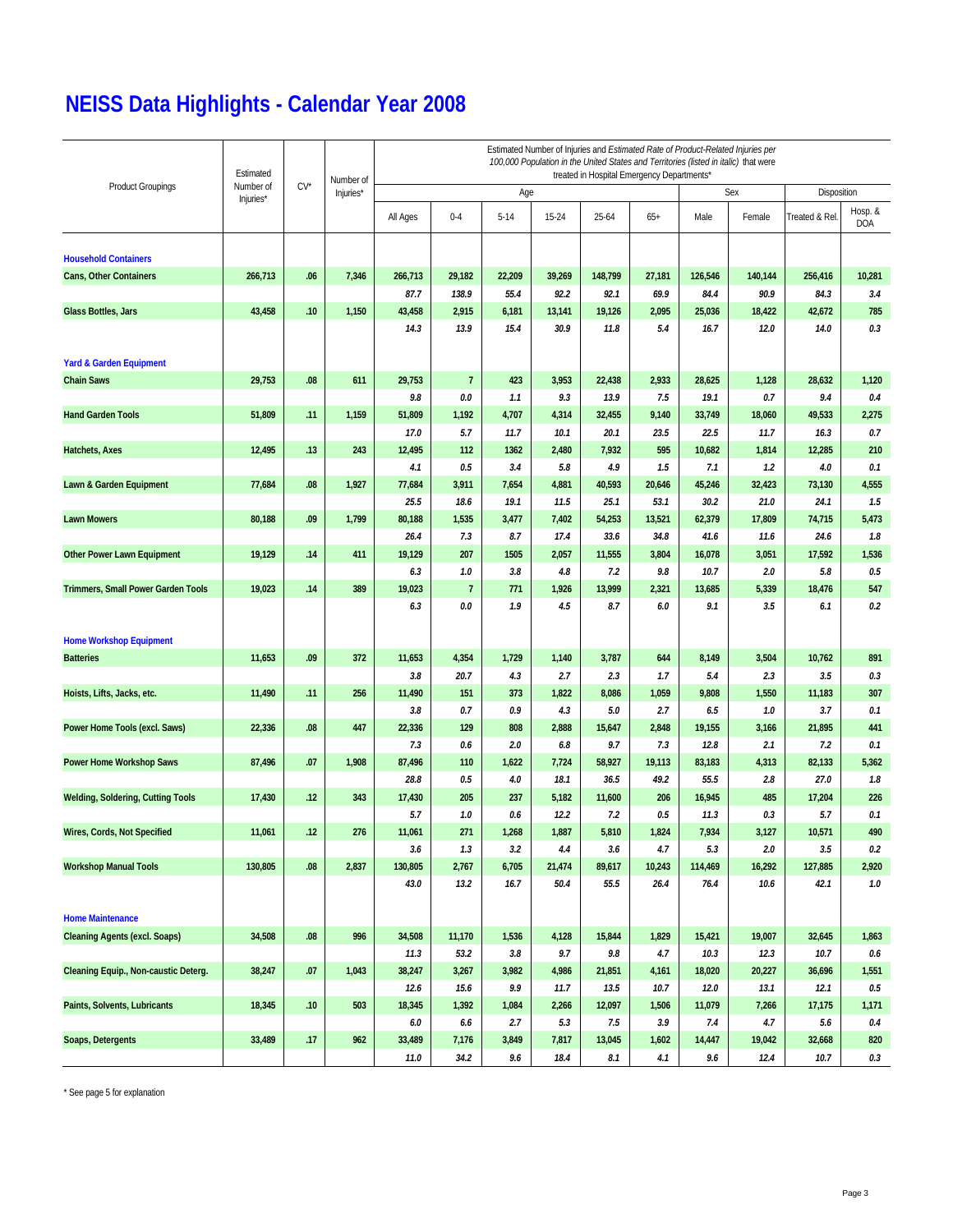|                                                |                        |        |           | Estimated Number of Injuries and Estimated Rate of Product-Related Injuries per<br>100,000 Population in the United States and Territories (listed in italic) that were |               |               |               |                                            |              |                |               |                |                 |  |  |
|------------------------------------------------|------------------------|--------|-----------|-------------------------------------------------------------------------------------------------------------------------------------------------------------------------|---------------|---------------|---------------|--------------------------------------------|--------------|----------------|---------------|----------------|-----------------|--|--|
|                                                | Estimated              |        | Number of |                                                                                                                                                                         |               |               |               | treated in Hospital Emergency Departments* |              |                |               |                |                 |  |  |
| <b>Product Groupings</b>                       | Number of<br>Injuries* | $CV^*$ | Injuries* |                                                                                                                                                                         |               | Age           |               |                                            |              |                | Sex           | Disposition    |                 |  |  |
|                                                |                        |        |           | All Ages                                                                                                                                                                | $0 - 4$       | $5 - 14$      | $15 - 24$     | $25 - 64$                                  | $65+$        | Male           | Female        | Treated & Rel. | Hosp. &<br>DOA  |  |  |
| <b>General Household Appliances</b>            |                        |        |           |                                                                                                                                                                         |               |               |               |                                            |              |                |               |                |                 |  |  |
| Cooking Ranges, Ovens, etc.                    | 44,980                 | .08    | 1,281     | 44,980                                                                                                                                                                  | 10,267        | 4,540         | 4,906         | 19,064                                     | 6,203        | 19,644         | 25,337        | 43,037         | 1,943           |  |  |
|                                                |                        |        |           | 14.8                                                                                                                                                                    | 48.9          | 11.3          | 11.5          | 11.8                                       | 16.0         | 13.1           | 16.4          | 14.2           | 0.6             |  |  |
| <b>Refrigerators, Freezers</b>                 | 44,617                 | .07    | 1,047     | 44,617                                                                                                                                                                  | 2,851         | 1,811         | 7,155         | 25,150                                     | 7,650        | 24,639         | 19,978        | 42,584         | 2,033           |  |  |
|                                                |                        |        |           | 14.7                                                                                                                                                                    | 13.6          | 4.5           | 16.8          | 15.6                                       | 19.7         | 16.4           | 13.0          | 14.0           | 0.7             |  |  |
| <b>Small Kitchen Appliances</b>                | 39,502                 | .09    | 973       | 39,502                                                                                                                                                                  | 2,869         | 2,443         | 6,001         | 23,755                                     | 4,434        | 17,108         | 22,394        | 38,514         | 988             |  |  |
|                                                |                        |        | 531       | 13.0<br>21,402                                                                                                                                                          | 13.7          | 6.1           | 14.1          | 14.7<br>13,979                             | 11.4         | 11.4           | 14.5          | 12.7           | 0.3             |  |  |
| <b>Washers, Dryers</b>                         | 21,402                 | .09    |           | 7.0                                                                                                                                                                     | 1196<br>5.7   | 825<br>2.1    | 2,674<br>6.3  | 8.7                                        | 2,727<br>7.0 | 10,758<br>7.2  | 10,644<br>6.9 | 20,399<br>6.7  | 1002<br>0.3     |  |  |
|                                                |                        |        |           |                                                                                                                                                                         |               |               |               |                                            |              |                |               |                |                 |  |  |
| Heating, Cooling, Vent. Equip.                 |                        |        |           |                                                                                                                                                                         |               |               |               |                                            |              |                |               |                |                 |  |  |
| <b>Air Conditioners</b>                        | 13,198                 | .10    | 346       | 13,198                                                                                                                                                                  | 549           | 750           | 1,864         | 8,451                                      | 1,585        | 8,828          | 4,370         | 12,829         | 354             |  |  |
|                                                |                        |        |           | 4.3                                                                                                                                                                     | 2.6           | 1.9           | 4.4           | 5.2                                        | 4.1          | 5.9            | 2.8           | 4.2            | 0.1             |  |  |
| <b>Chimneys, Fireplaces</b>                    | 16,393                 | .10    | 505       | 16,393                                                                                                                                                                  | 8,859         | 2,274         | 521           | 3,081                                      | 1,659        | 9,182          | 7,211         | 15,740         | 654             |  |  |
|                                                |                        |        |           | 5.4                                                                                                                                                                     | 42.2          | 5.7           | 1.2           | 1.9                                        | 4.3          | 6.1            | 4.7           | 5.2            | 0.2             |  |  |
| Fans (excl. Stove Exhaust Fans)                | 16,968                 | .10    | 427       | 16,968                                                                                                                                                                  | 1,943         | 2,706         | 2,072         | 7,274                                      | 2,972        | 8,770          | 8,198         | 16,682         | 271             |  |  |
|                                                |                        |        |           | 5.6                                                                                                                                                                     | 9.3           | 6.7           | 4.9           | 4.5                                        | 7.6          | 5.8            | 5.3           | 5.5            | 0.1             |  |  |
| <b>Heating &amp; Plumbing Pipes</b>            | 37,658                 | .07    | 975       | 37,658                                                                                                                                                                  | 3,484         | 7,844         | 4,974         | 18,201                                     | 3,153        | 27,168         | 10,490        | 36,542         | 1115<br>0.4     |  |  |
| <b>Heating Stoves, Space Heaters</b>           | 25,908                 | .10    | 611       | 12.4<br>25,908                                                                                                                                                          | 16.6<br>7,857 | 19.6<br>3,055 | 11.7<br>2,349 | 11.3<br>9,610                              | 8.1<br>3,036 | 18.1<br>15,122 | 6.8<br>10,785 | 12.0<br>23,817 | 2,091           |  |  |
|                                                |                        |        |           | 8.5                                                                                                                                                                     | 37.4          | 7.6           | 5.5           | 6.0                                        | 7.8          | 10.1           | 7.0           | 7.8            | 0.7             |  |  |
| <b>Radiators</b>                               | 10,580                 | .19    | 355       | 10,580                                                                                                                                                                  | 3,968         | 2,186         | 712           | 2,349                                      | 1,365        | 5,235          | 5,345         | 10,229         | 351             |  |  |
|                                                |                        |        |           | 3.5                                                                                                                                                                     | 18.9          | 5.4           | 1.7           | 1.5                                        | 3.5          | 3.5            | 3.5           | 3.4            | 0.1             |  |  |
|                                                |                        |        |           |                                                                                                                                                                         |               |               |               |                                            |              |                |               |                |                 |  |  |
| <b>Home Furnishings &amp; Fixtures</b>         |                        |        |           |                                                                                                                                                                         |               |               |               |                                            |              |                |               |                |                 |  |  |
| <b>Bathroom Structures &amp; Fixtures</b>      | 359,147                | .07    | 9,472     | 359,147                                                                                                                                                                 | 38,444        | 24,868        | 30,880        | 159,521                                    | 105,433      | 147,115        | 212,002       | 316,190        | 42,943          |  |  |
|                                                |                        |        |           | 118.1                                                                                                                                                                   | 183.0         | 62.0          | 72.5          | 98.8                                       | 271.2        | 98.1           | 137.5         | 104.0          | 14.1            |  |  |
| Beds, Mattresses, Pillows                      | 594,617                | .06    | 17,817    | 594,617                                                                                                                                                                 | 157,641       | 72,493        | 38,647        | 142,030                                    | 183,776      | 262,075        | 332,491       | 526,699        | 67,846          |  |  |
|                                                |                        |        |           | 195.6                                                                                                                                                                   | 750.5         | 180.7         | 90.8          | 87.9                                       | 472.8        | 174.8          | 215.7         | 173.2          | 22.3            |  |  |
| <b>Blankets</b>                                | 10,953                 | .09    | 302       | 10,953<br>3.6                                                                                                                                                           | 1,954<br>9.3  | 1,151<br>2.9  | 836<br>2.0    | 4,121<br>2.6                               | 2,892<br>7.4 | 3,602<br>2.4   | 7,351<br>4.8  | 9,764<br>3.2   | 1189<br>0.4     |  |  |
| Carpets, Rugs                                  | 130,938                | .09    | 3,711     | 130,938                                                                                                                                                                 | 20,766        | 6,958         | 6,420         | 41,368                                     | 55,426       | 45,497         | 85,441        | 113,413        | 17,525          |  |  |
|                                                |                        |        |           | 43.1                                                                                                                                                                    | 98.9          | 17.3          | 15.1          | 25.6                                       | 142.6        | 30.3           | 55.4          | 37.3           | $5.8\,$         |  |  |
| Chairs, Sofas, Sofa Beds                       | 515,007                | .06    | 14,807    | 515.007                                                                                                                                                                 | 137,709       | 63,093        | 34,390        | 154,593                                    | 125.222      | 225.803        | 289.085       | 472.255        | 42,752          |  |  |
|                                                |                        |        |           | 169.4                                                                                                                                                                   | 655.6         | 157.3         | 80.8          | 95.7                                       | 322.2        | 150.6          | 187.6         | 155.3          | 14.1            |  |  |
| Desks, Cabinets, Shelves, Racks                | 268,408                | .06    | 7,583     | 268,408                                                                                                                                                                 | 58,222        | 39,624        | 30,675        | 96,804                                     | 43,075       | 131,658        | 136,734       | 258,018        | 10,390          |  |  |
|                                                |                        |        |           | 88.3                                                                                                                                                                    | 277.2         | 98.8          | 72.1          | 59.9                                       | 110.8        | 87.8           | 88.7          | 84.9           | 3.4             |  |  |
| Electric Fixt., Lamps, Equip.                  | 55,114                 | .06    | 1,517     | 55,114                                                                                                                                                                  | 7,437         | 6,926         | 9,109         | 23,403                                     | 8,239        | 29,596         | 25,518        | 52,535         | 2,579           |  |  |
|                                                |                        |        |           | 18.1                                                                                                                                                                    | 35.4          | 17.3          | 21.4          | 14.5                                       | 21.2         | 19.7           | 16.6          | 17.3           | 0.8             |  |  |
| <b>Holiday, Party Supplies</b>                 | 17,835                 | .14    | 436       | 17,835<br>5.9                                                                                                                                                           | 3,252<br>15.5 | 1,109<br>2.8  | 1426<br>3.3   | 9,554<br>5.9                               | 2,494<br>6.4 | 7,615<br>5.1   | 10,220<br>6.6 | 16,357<br>5.4  | 1463<br>$0.5\,$ |  |  |
| <b>Ladders, Stools</b>                         | 234,934                | .07    | 5,983     | 234,934                                                                                                                                                                 | 14,683        | 9,126         | 15,627        | 151,417                                    | 44,081       | 154,635        | 80,224        | 211,413        | 23,434          |  |  |
|                                                |                        |        |           | 77.3                                                                                                                                                                    | 69.9          | 22.7          | 36.7          | 93.8                                       | 113.4        | 103.1          | 52.0          | 69.5           | 7.7             |  |  |
| <b>Mirrors, Mirror Glass</b>                   | 25,750                 | .07    | 714       | 25,750                                                                                                                                                                  | 2,511         | 3,604         | 8,212         | 10,339                                     | 1,084        | 13,264         | 12,486        | 25,212         | 538             |  |  |
|                                                |                        |        |           | 8.5                                                                                                                                                                     | 12.0          | 9.0           | 19.3          | 6.4                                        | 2.8          | 8.8            | 8.1           | 8.3            | 0.2             |  |  |
| Misc. Household Covers, Fabrics                | 26,829                 | .08    | 676       | 26,829                                                                                                                                                                  | 1,950         | 1,308         | 2,764         | 13,237                                     | 7,569        | 8,121          | 18,707        | 24,260         | 2,569           |  |  |
|                                                |                        |        |           | 8.8                                                                                                                                                                     | 9.3           | 3.3           | 6.5           | 8.2                                        | 19.5         | 5.4            | 12.1          | 8.0            | 0.8             |  |  |
| <b>Other Misc. Furniture &amp; Accessories</b> | 118,323                | .07    | 3,156     | 118,323                                                                                                                                                                 | 6,967         | 4,926         | 13,739        | 82,755                                     | 9,936        | 57,616         | 60,707        | 115,606        | 2,717           |  |  |
|                                                |                        |        |           | 38.9                                                                                                                                                                    | 33.2          | 12.3          | 32.3          | 51.2                                       | 25.6         | 38.4           | 39.4          | 38.0           | 0.9             |  |  |
| Tables, not elsewhere classified               | 317,856                | .06    | 9,669     | 317,856                                                                                                                                                                 | 123,329       | 43,992        | 23,738        | 76,898                                     | 49,884       | 168,546        | 149,194       | 304,359        | 13,497          |  |  |
|                                                |                        |        |           | 104.5                                                                                                                                                                   | 587.1         | 109.7         | 55.8          | 47.6                                       | 128.3        | 112.4          | 96.8          | 100.1          | 4.4             |  |  |

\* See page 5 for explanation